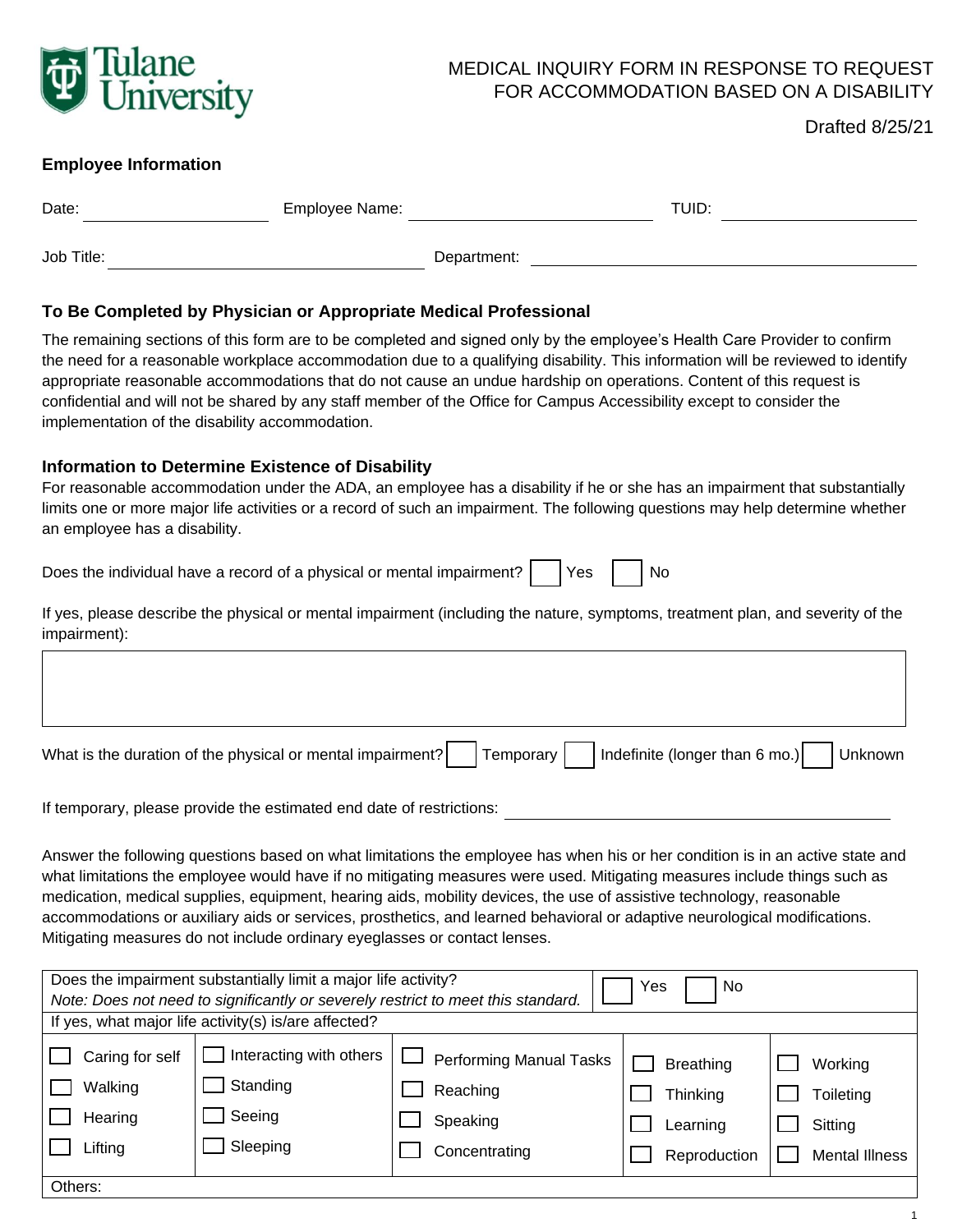

# MEDICAL INQUIRY FORM IN RESPONSE TO REQUEST FOR ACCOMMODATION BASED ON A DISABILITY

Drafted 8/25/21

| Does the impairment substantially limit the operation of a major bodily function?<br>No.<br>Yes |                          |                              |                           |                                |  |
|-------------------------------------------------------------------------------------------------|--------------------------|------------------------------|---------------------------|--------------------------------|--|
| Note: Does not need to significantly or severely restrict to meet this standard.                |                          |                              |                           |                                |  |
| If yes, what bodily function(s) is/are affected?                                                |                          |                              |                           |                                |  |
| Immune<br>Hemic                                                                                 | Respiratory<br>Endocrine | Reproductive<br><b>Bowel</b> | <b>Bladder</b><br>Sensory | Cardiovascular<br><b>Brain</b> |  |
| Circulatory                                                                                     | Digestive                | Neurological                 | Genitourinary             | Speech Organs                  |  |
| Normal Cell Growth                                                                              | Lymphatic                | Musculoskeletal              | Organs and Skin           | Immunological                  |  |
| Others:                                                                                         |                          |                              |                           |                                |  |

#### **Questions To Help Determine Whether An Accommodation Is Needed**

An employee with a disability is entitled to an accommodation only when the accommodation is needed because of the disability. The following questions may help determine whether the requested accommodation is needed because of the disability.

What limitation(s) is/are interfering with job performance?

What job function(s) is/are the employee having trouble performing because of the limitation(s)?

How does the employee's limitation(s) interfere with his/her ability to perform the job function(s)?

Do you have any suggestions regarding possible accommodations to improve job performance?

How would your suggestions improve the employee's job performance?